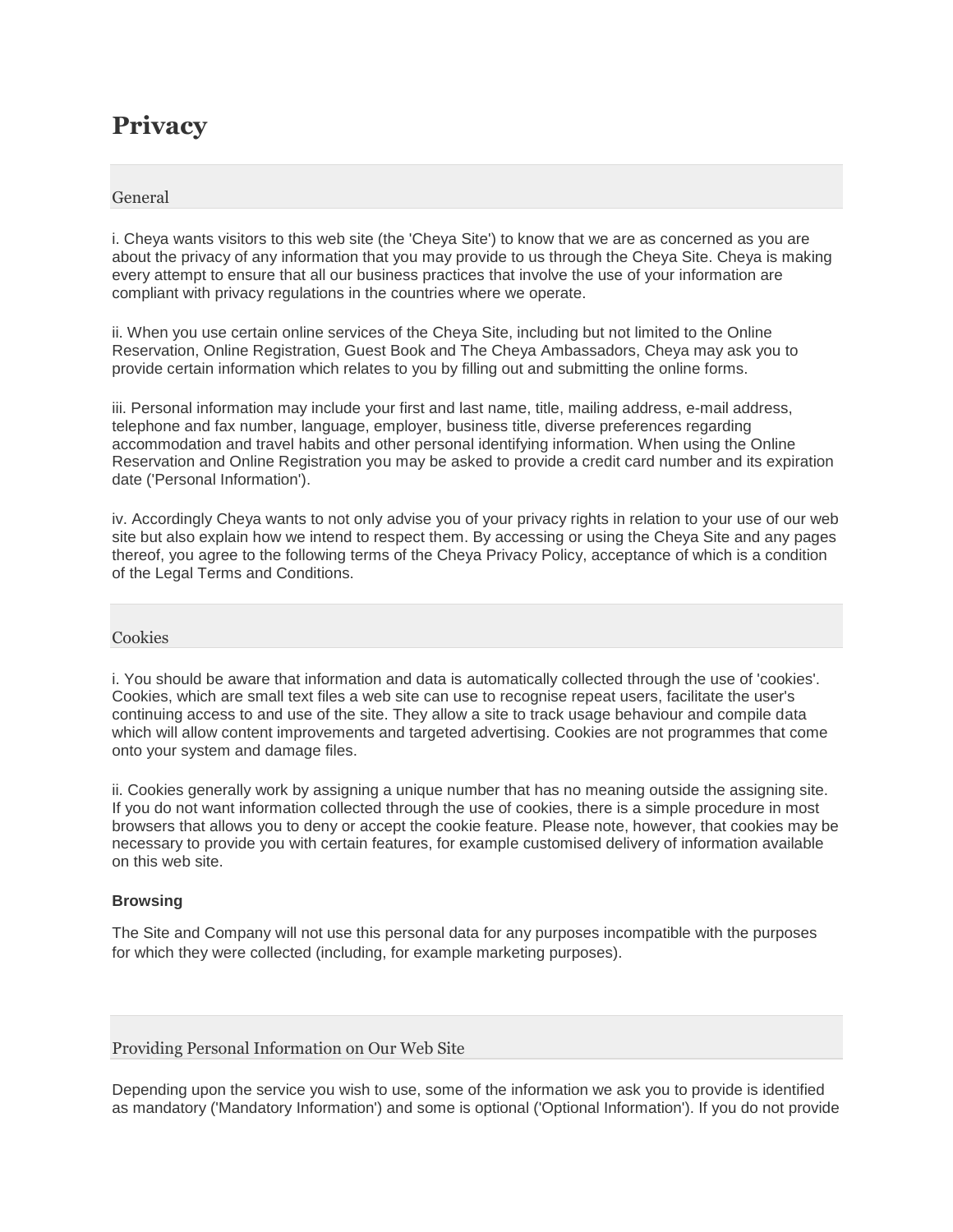the Mandatory Information with respect to a particular service, we will not be able to process any request you may make.

Our web server will recognise your domain name, but not your e-mail address. We use 'cookie' technology on the public area of this web site to increase your user experience on the Cheya Site.

#### How May Your Personal Information Be Used?

We propose to use, store or process ('Processing') the Personal Information provided by you to the Cheya Site for the purpose of increasing the convenience for your present and future stays as well as to use the Personal Information to keep you informed about new products and services or offers which we believe may be of interest to you ('Purposes').

If you do not wish to have your Personal Information processed for any of these Purposes then you will have the opportunity to indicate this below when you indicate your consent and submit any request to the Cheya Site.

To Whom and Where May Personal Information Be Disclosed?

Your Personal Information may, for the Purposes described above, be transferred or disclosed ('Disclose') to any company within Cheya Hotels & Resorts Limited and affiliated / associated companies ('the Cheya Group') wherever located in the world in whichever different jurisdiction they may operate, depending on which company within the Cheya Group can best provide the information requested or products and services sought.

Cheya will not Disclose your Personal Information to outside third parties which are not part of the Cheya Group. Where a third party processes your Personal Information on behalf of the Cheya Group then such processing will be governed by a contract in the form required by law.

#### Protection of Your Personal Information

i. The Personal Information that you provide in connection with Online Registration, Guest Book and Cheya Capital ('Self Adaptable Data') is protected in several ways:

Your information is encrypted when travelling over the Internet.

Access by you to this data is available through your User ID and a Password. We strongly recommend that you do not divulge your Password to anyone.

Your information is stored on a secure server that resides behind a firewall after your information reaches Cheya.

The firewall is designed to block access to this data from outside the Cheya Group.

Inside Cheya only selected Cheya staff and contractors have access to the server via their Password.

ii. Personal Information and other data that you provide (for example in connection with a current reservation) is protected in several ways: